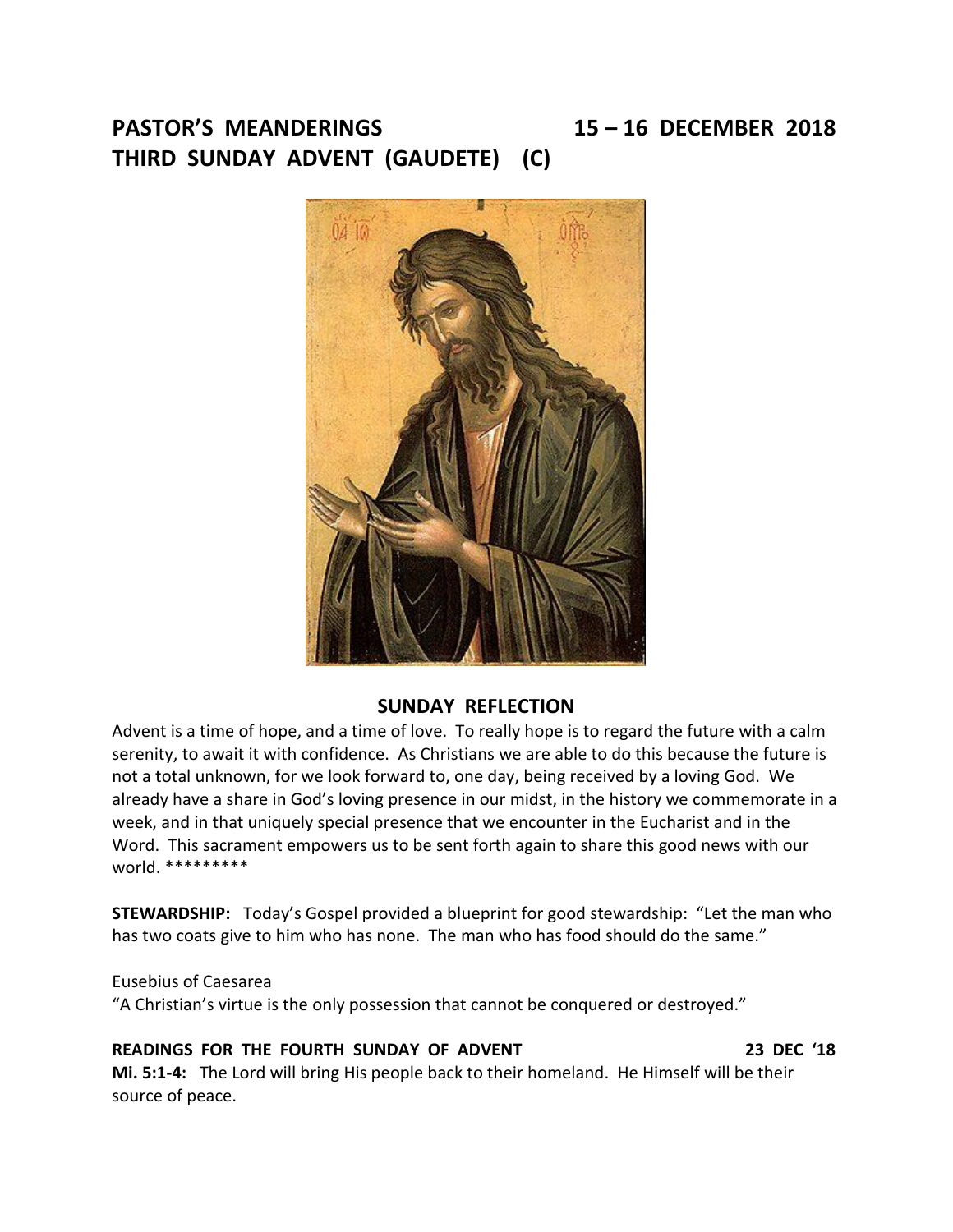**Ps. 80:2-3, 15-16, 18-19:** "Lord, make us turn to You: let us see Your face and we shall be saved."

**Heb. 10:5-10:** God is not interested in a blind following of rituals and laws. He prefers the sacrifice of obedient and willing hearts.

**Lk. 1:39-45:** Christ, the fullness of peace, is already present to Mary. she goes out to share her peace and joy with her cousin Elizabeth, and Elizabeth in her turn experiences peace.

## The Talmud

"The world rests upon three things: upon truth, upon justice and upon peace. All those three are really one, for when justice is done the truth becomes an actuality, peace a reality."

## **GAUDETE SUNDAY:**

The third Sunday of Advent is known as Gaudete Sunday. It marks the halfway point of Advent. Gaudete is the Latin word for rejoice.

The priest may wear a rose-colored or pink vestment instead of purple, as is worn the other three Sundays of Advent. Also, the pink candle is lit on the Advent wreath. Even the readings reflect a spirit of joy, compared to the previous two weeks.

At this point in Advent, our hearts are filled with joy as we reflect on the approaching birth of Christ. The responsorial psalm, "My soul rejoices in my God," reflects that joy. And the first reading from Isaiah tells us: "I rejoice heartily in the Lord, in my God is the joy of my soul; for he has clothed me with a robe of salvation and wrapped me in a mantle of justice, like a bridegroom adorned with a diadem, like a bride bedecked with her jewels."

We continue to feel joy this week as we look forward to the coming of Jesus. The spirit of the liturgy throughout Advent is one of expectation and preparation for Christmas and for the second coming of Christ.

In his 2014 Gaudete Sunday homily, Pope Francis said that Gaudete Sunday is known as the "Sunday of joy," and that instead of fretting about "all they still haven't" done to prepare for Christmas, people should "think of all the good things life has given you."

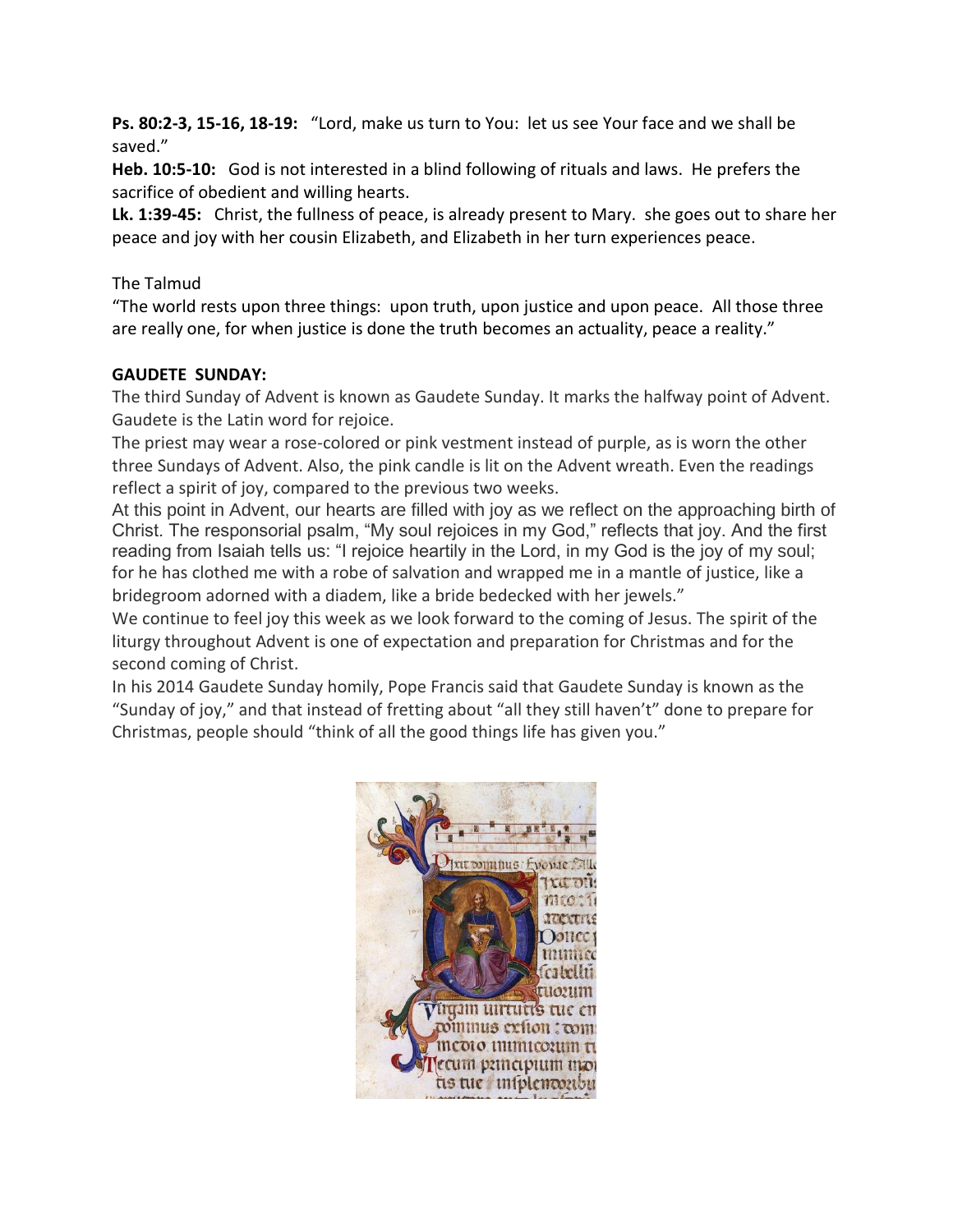#### **THE GREAT "O" ANTIPHONS** The "O"

Antiphons are the final gift of the liturgy in preparing for Christmas. The O Antiphons are special jewels of the liturgy preserved from the 4<sup>th</sup> century in both the Ordinary and Extraordinary Forms of the liturgy.

Throughout the rest of Advent the liturgy has expressed the longing for the Messiah but small bits and pieces. All through Advent the word "come" is repeated throughout the Introit and Communion antiphons. From December 17 to December 23 we have seven antiphons that intensely express the 4,000 long years of awaiting for the Messiah. The antiphons express the impatience for Christ to come. They travel through the history of redemption announcing "Jesus...as our Teacher, our Redeemer, our Liberator, our Guide, our Enlightener and our Savior" *(The Golden Legend of Jacobus de Voragine*, trans. Ryan and Ripperger, 1941). During these days, the liturgy of the Mass contrasts the greatest Messianic prophecies and types of Christ from the Old Testament with the Gospels unfolding the more immediate preparation of the birth of Christ through the Annunciation, the Visitation, the birth of John the Baptist, and the espousals of St. Joseph and the Blessed Virgin Mary.

The antiphons themselves are part of the Vespers or Evening Prayer of the Divine Office or Liturgy of the Hours. These antiphons are repeated before and after the *Magnificat*. The liturgy of the Mass hints at the O Antiphons, including excerpts at the Alleluia verse and other antiphons, but the actual O Antiphons are found only in the Divine Office. The hymn O Come, Emmanuel contains all the O Antiphons.)

The importance of the O Antiphons is twofold: Each one highlights a title for the Messiah: *O Sapientia* (O Wisdom), *O Adonai* (O Lord), *O Radix Jesse* (O Root of Jesse), *O Clavis David* (A Key of David), *O Oriens* (O Rising Sun), *O Rex Gentium* (O King of the Nations), and *O Emmanuel.* Also, each one refers to the prophecy of Isaiah of the coming of the Messiah. The following list of each antiphon are followed by a sample of Isaiah's related prophecies.

**December 17:** *O Sapientia:* **O Wisdom:** O holy Word of God, You govern all creation with Your strong yet tender care. Come and show Your people the way to salvation. Isaiah had prophesied. The sprit of the Lord shall rest upon him: a spirit of wisdom and of understanding, a spirit of counsel and of strength, a spirit of knowledge and fear of the Lord, and his delight shall be the fear of the Lord. ((Isaiah 11:2-3), and Wonderful is His counsel and great is His wisdom. (Isaiah 28:29).

**December 18:** *O Adonai:* **O Lord and Ruler:** O sacred Lord of ancient Israel, who showed Yourself to Moses in the burning bush, who gave him the holy law on Sinai mountain: come, stretch out Your might hand to set us free. Isaiah had prophesied. But He shall judge the poor with justice, and decide aright for the lands afflicted. He shall strike the ruthless with the rod of his mouth, and with the breath of his lips he shall slay the wicked. Justice shall be the band around his waist, and faithfulness a belt upon his hips. (Isaiah 11:4-5); and Indeed the Lord will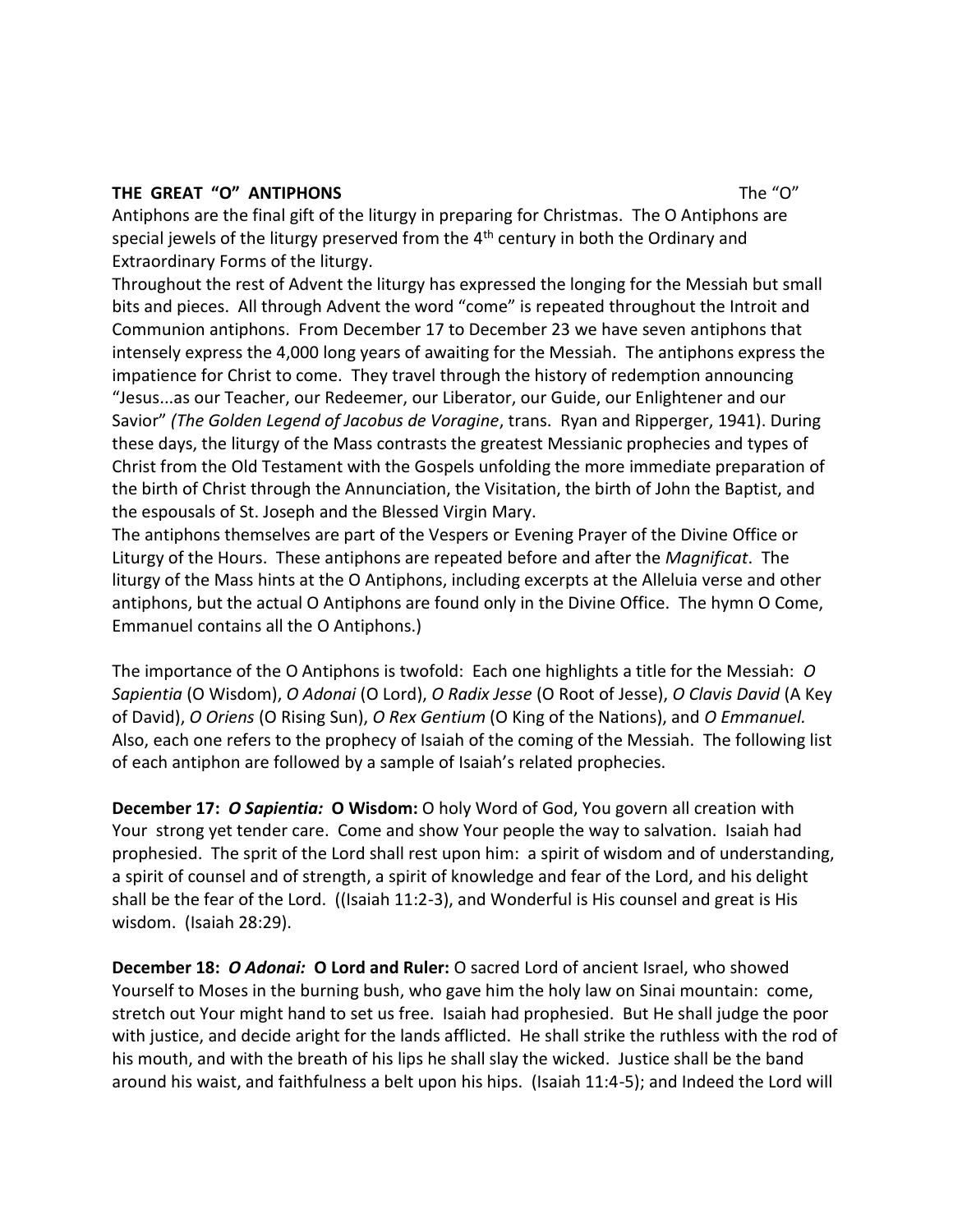be there with us, majestic; yes the Lord our judge, the Lord our lawgiver, the Lord our king, he it is who will save us. (Isaiah 33:22).

**December 19:** *O Radix Jesse:* **O Root of Jesse:** O Flower of Jesse's stem, you have been raised up as a sign for all peoples; kings stand silent in your presence; the nations bow down in worship before you. Come, let nothing keep you from coming to our aid. Isaiah had prophesied, But a shoot shall sprout from the stump of Jesse, and from his roots a bud shall blossom. (Isaiah 11:1), and On that day, the root of Jesse, set up as a signal for the nations, the Gentiles shall seek out, for his dwelling shall be glorious. (Isaiah 11:10). Remember also that Jesse was the father of King David, and Micah had prophesied that the Messiah would be of the house and lineage of David and be born in David's city, Bethlehem (Micah 5:1).

**December 20:** *O Clavis David:* **O Key of David:** O royal Power of Israel controlling at your will the gate of Heaven. Come, break down the prison walls of death for those who dwell in darkness and the shadow of death; and lead your captive people into freedom. Isaiah had prophesied, All will place the Key of the House of David on His shoulder, when he opens, no one will shut, when he shuts, no one will open. (Isaiah 22:22), and His dominion is vast and forever **December 21:** *O Oriens:* **O Radiant Dawn:** O Radiant Dawn, splendor of eternal light, sun of justice: come, shine on those who dwell in darkness and the shadow of death. Isaiah had prophesied. The people who walked in darkness have seen a great light; upon thosw who dwelt in the land of gloom a light has shown. (Isaiah 9:1)

**December 22:** *O Rex Gentium:* **O King of the Nations:** O King of all the nations, the only joy of every human heart; O Keystone of the mighty arch of man, come and save the creature you fashioned from the dust. Isaiah had prophesied, For a child is born to us, a son is given us; upon his shoulder dominion rests. They name him Wonder-Counselor, God-Hero, Father-Forever, Prince of Peace. (Isaiah 9:5), and He shall judge between the nations, and impose terms on many peoples. They shall beat their swords into plowshares and their spears into puning hooks; one nation shall not raise the sword against another, nor shall they train for war again. (Isaiah 2:4).

**December 23:** *O Emmanuel:* **O Emmanuel:** O Emmanuel, king and lawgiver, desire of the nations, Savior of all people, come and set us free, Lord our God. Isaiah had prophesied, The Lord himself will give you this sign: the Virgin shall be with child, and bear a son, and shall name him Emmanuel.

Isaiah 7:14) Remember Emmanuel means God is with us.

The essence of the O Antiphons is that they are a gift of the Liturgy and the Word of God and beg for quiet contemplation. The O Antiphon Days or "Golden Nights" fall at the latter half of Advent, the time that points to the interior preparation and meditation that we should be trying to bring to our spiritual lives.

This the secret of the O Antiphons. At first glance they are confusing, using old pictorial language that isn't readily understood. But instead of unpacking them all at once, the antiphons are gifts to slowly unpack and contemplate. We can be like Mary, pondering these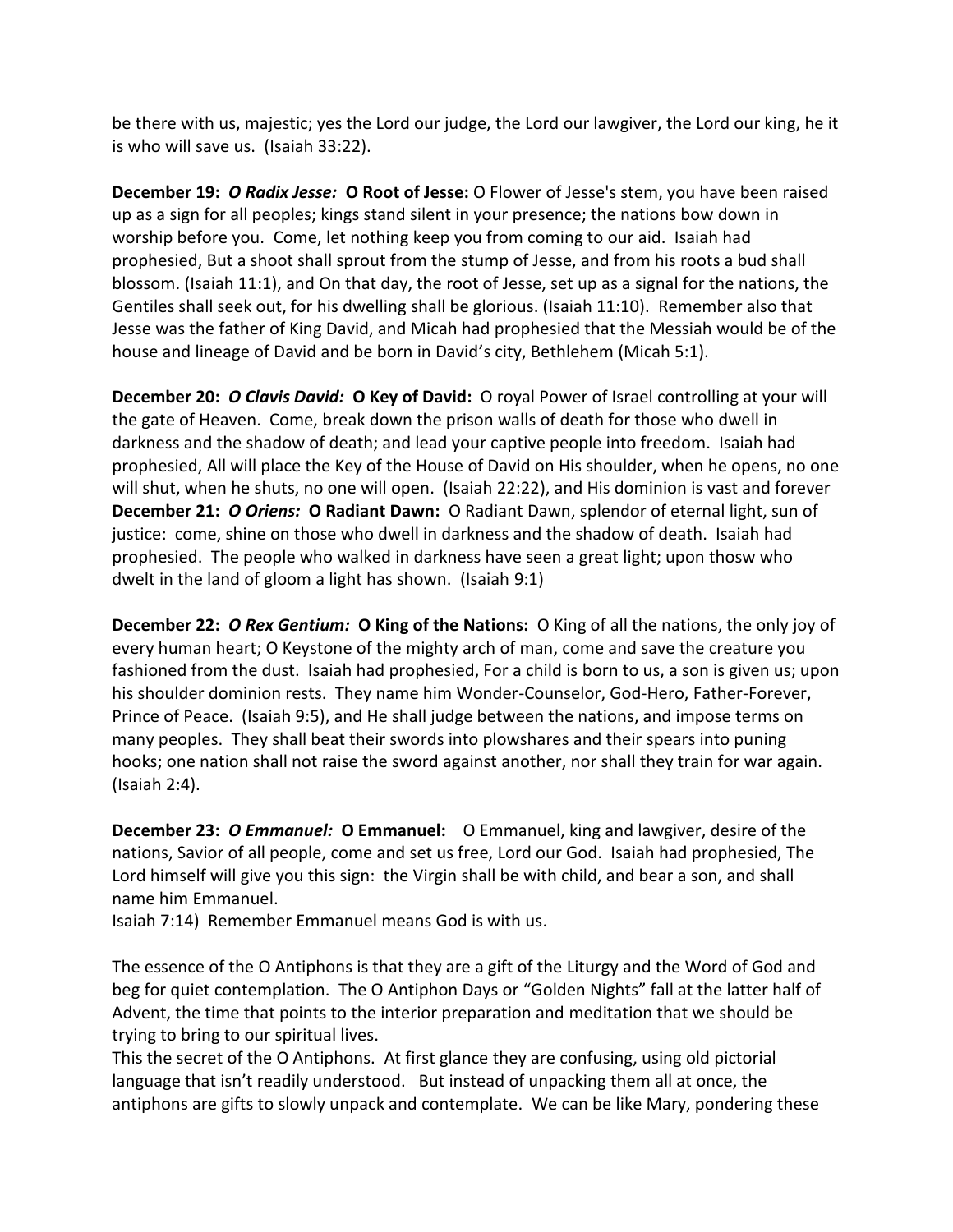words in our hearts, perhaps looking up the Scriptual passages on which the antiphons are based. Just singing the haunting melody of *O Come Emmanuel* captures the longing and impatience for the Messiah. We can ask the Holy Spirit help us find the deeper meaning of the beautiful longing and how it applies to us as we prepare for the Light of the World to come. The other gift of the O Antiphons is that praying them together as a family gives a little taste of praying the Divine Office together. We are exposing our family to the universal prayer of the Church. We are united with our brothers and sisters in Christ on earth, but in praying these ancient antiphons unites us with the entire Mystical Body, from before Christ to the present. The closer we approach Christmas, the more the liturgy expresses urgency and intensity especially through Gaudete Sunday and the O Antiphons. We need to observe this time of final preparation for the coming of Christ with more interior contemplation and preparation and realize how we are not alone traveling this journey, but together with the whole Body of Christ throughout all time. May we pray for one another during these Golden Nights so that we may more worthily kneel at Christ's manger. O Come Lord Jesus, do not delay! According to Professor Robert Greenberg of the San Francisco Conservatory of Music, the Benedictine monks arranged these antiphons with a definite purpose. If one starts with the last title and takes the first letter of each one – **E**mmanuel, **R**ex, **O**riens, **C**lavis, **R**adix, **A**donai, **S**apientia – the Latin words *ero cras* are formed, meaning, Tomorrow, I will come. Therefore, the Lord Jesus, whose coming we have prepared for in Advent and whom we have addressed in these seven Messianic titles, now speaks to us. Tomorrow, I will come. So the O Antiphons not only bring intensity to our Advent preparation, but bring it to a joyful conclusion.



#### **ADVENT REFLECTIONS: Monday 17 Dec. Gen. 49:2, 8-10 Mt. 1:1-17** When the dying Jacob blessed his twelve sons, his strongest promises were for Judah to become the House of David, which ruled Judah for its whole existence. David's ruler ship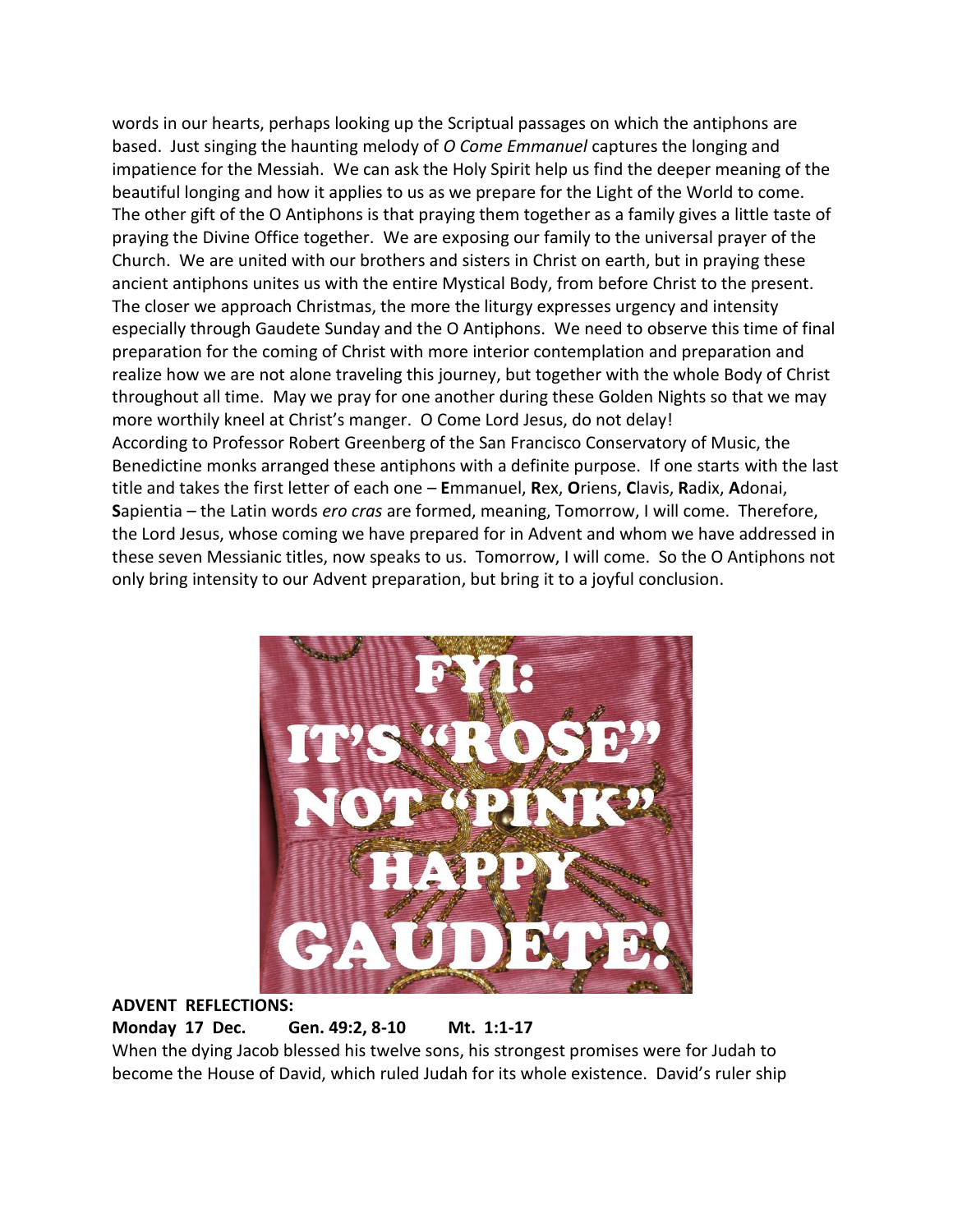continues traditionally in Jesus, who also came from the House of David to rule a spiritual kingdom.

Matthew's genealogy asserts Jesus' lineage, but it has a hidden point as well. Four women (before Mary) are included. Tamar was mother to Judah's sons only because she forced her legal right to bear children to a relative of her dead husband. Rahab was a Jericho prostitute when the Israelites were just moving out of the Sinai desert seeking land. She welcomed Joshua's armed spies and aided the Israelites' victory over her city. Ruth was a foreigner, but her loyalty to her Israelite mother-in-law won her a beloved place in Israel's life. She became King David's great-grandmother. The "wife of Uriah" was Bathsheba, whom David seduced and whose husband he ordered killed in battle so he could keep her. Why are these women in a genealogy intended to present Jesis in the best light?

The point is a favorite theme in Hebrew Scriptures. God does wonders in the world through the most unlikely people. The lineage of Jesus was no exception. What wonders has the Lord done through you? Think about it!

### **Tuesday 18 Dec. Jer. 23:5-8 Mt. 1:18-25**

## **Wednesday 19 Dec. Jgs. 13:2-7, 24-25 Lk. 1:5-25**

An angel announces that a son is to be born and dedicated to the Lord, to become a powerful leader in a time of trouble – Samson, the strong one. Samson brought wonders to his people. Some eleven hundred years later, another angelic announcement is made: a son will be born, dedicated to the Lord, a powerful prophet – John the Baptist, bringing wonders to his people. God has watched over us, sending individuals of strength and spirit to point out the Lord's presence among us. God does not neglect us. In every age of great need, God sent someone. In the "fullness of time," that is, at exactly the perfect moment, Jesus came to be God for us, God within us.

Now Christ's coming is announced once again. We are invited to look eagerly to the Lord, knowing what is coming yet not knowing all. The annual celebration is no surprise, but the coming of the Lord to a deeper place in our own being is always a surprise, an unexpected gift. Hearing the herald, we look expectantly within to see what wonder the Lord brings this time.

### **Thursday 20 Dec. Is. 7:10-14 Lk. 1:26-38**

Put yourself in her place: maybe fifteen years old, engaged but not yet a wife, innocent and strong. She knew who she was – and there perhaps she leave us quickly behind. She knew her life was the Lord's, as calmly and simply and directly as we know who our parents are. She wanted a little help with understanding, but her willingness never wavered.

We ponder Mary's "yes" and find it astounding - so amazing that we seek special explanations for it. Underneath our awe is a question: Is it possible to be like her? Is it possible to be so centered in the Lord that whatever God wishes to do with us we accept with a simple "okay"? It is possible because our baptism opens that door for us - the door that can lead to a direct experience of God's love and a calm acceptance of God's gift of a task. Mary's task was extraordinary, to be sure, but our tasks are designed for our individuality and our place among the people just as hers was.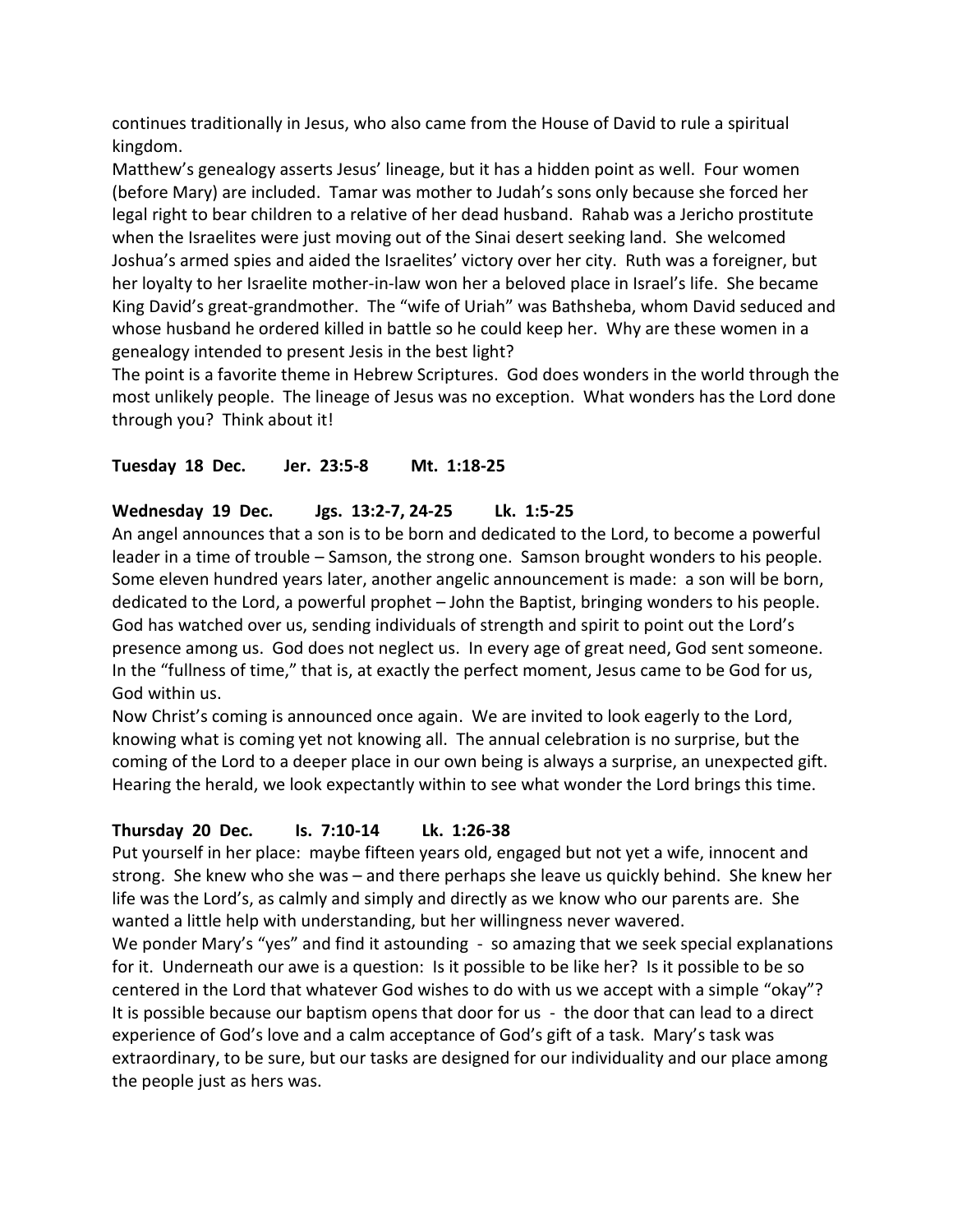God wants to bring us a life of wonder, so He asks of us a simple willingness for His design to unfold in us. Let us say yes; let us say with Mary, "Let it be done to me…"

## **Friday 21 Dec. Sg. 2:8-14 Lk. 1:39-45**

Today's reading from the Hebrew Scriptures is an image from a splendid poem. This "song of songs" has been loved through the centuries by the saints who knew God most intimately. In images of human love, it sings of the glories of the love between the human soul and the heart of God.

In the beginning of our natural winter, today's verses call us to a spiritual spring. Winter is gone from the heart because love has come. Nature rejoices because, in its familiar cycles, the Lord is present and always new, fresh. The lover sings praise to the beloved and longs to hear the sweetness of the divine voice in everything.

Spring comes forever to our hearts when we listen eagerly for the word of our beloved Lord. We are soon to celebrate that day when the Word was born in human form for us to know better, recognize more easily, follow more clearly. The Lord of our spirit leaps toward us, seeking our heart for His own. If we give it to Him, winter's coldness will disappear forever from our being. Every morning and evening experience will bear deep within it a flower and a song. We will live in the perpetual eagerness of spring.

## **Saturday 22 Dec. 1 Sm. 1:24-28 Lk. 1:46-56**

Listen to the similarities in these two songs of rejoicing from Hannah and Mary! The usual order of things has been turned upside down. The hungry are fed, the barren one has children, the poor are rescued, the lower class is made nobility. All these astonishments come from the hand of a merciful God.

How unexpected is the action of God! How much joy it brings to the human heart! We trudge along our daily paths, seeing the expected. We sometimes even prefer the familiar since we have gotten this far with it. Let changes be small and gradual, we hope.

But Hannah and Mary were delighted that when God acts it is not more of the same – and the surprises are altogether better than the familiar.

The only thing that doesn't change in our adventure with God's love is that the unexpected constantly arrives. God's astonishments open our eyes to deeper dimensions of life. They turn us upside down so we can experience glories we have not yet known. God gives us new ways of being, so our heart is fresh and open to His activity. Hannah and Mary loved it! Don't we want to join them?

## **UP-COMING SCHEDULE**

| Saturday 15 Dec Mass 8:30 a.m. | <b>Advent Retreat</b>                                                |
|--------------------------------|----------------------------------------------------------------------|
|                                | Internment Jennifer Whight                                           |
|                                | Confessions $1:30$ p.m. $-4:30$ p.m.                                 |
|                                | Vigil Mass for 3 <sup>rd</sup> Sunday of Advent (Baptisms) 5:00 p.m. |
|                                | Bambinellli Sunday                                                   |
| Sunday 16 Dec                  | Masses 7:00 a.m., 8:30 a.m. 11:30 a.m. (Baptisms)<br>5:00 p.m.       |
|                                | 7:00 p.m.                                                            |